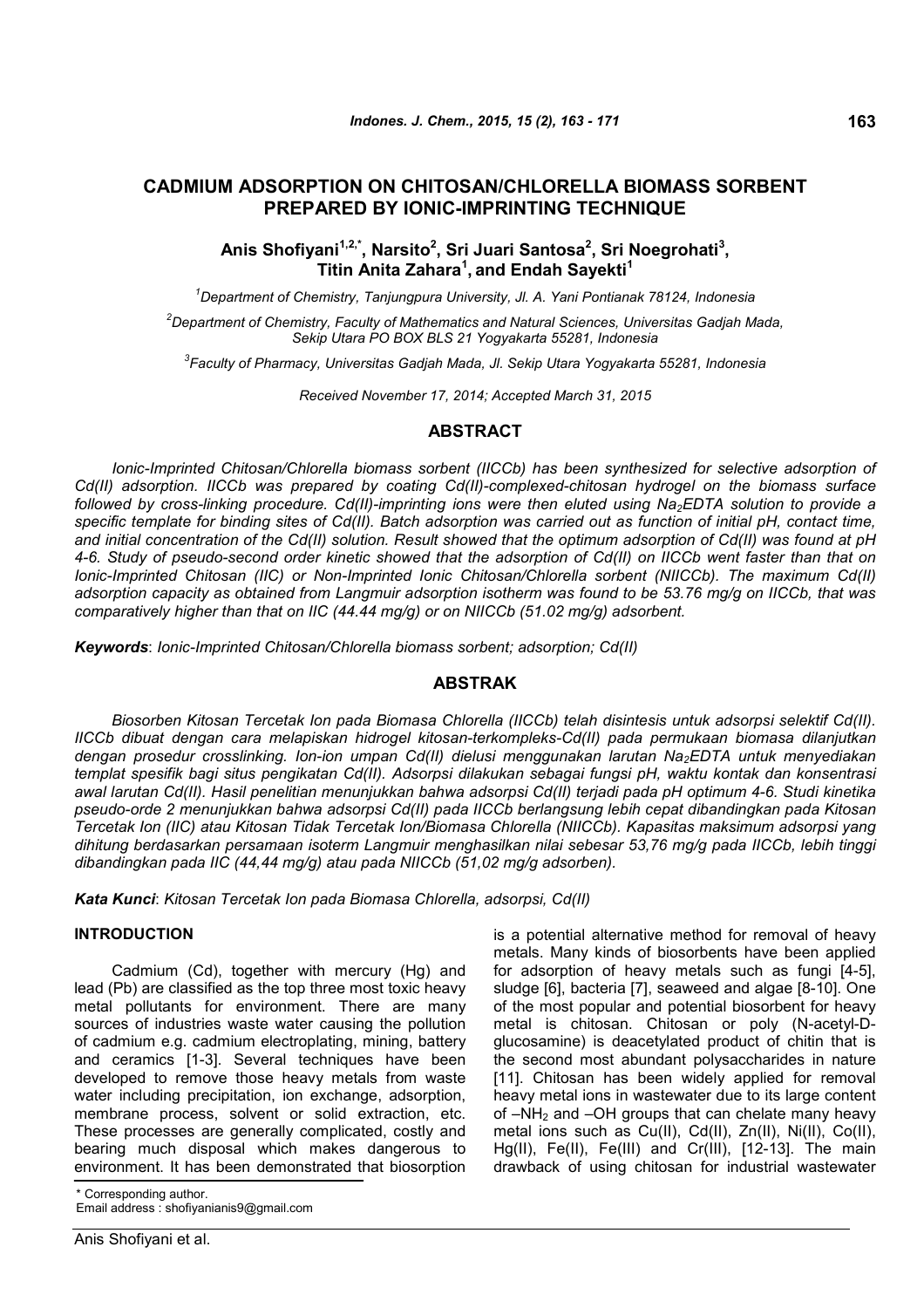treatment is its solubility in dilute acids. This problem can be avoided by crosslink chitosan with many kinds of bi/poly-functional agent e.g. glutaraldehyde [14-17], epichlorohydrin [18-21], or ethylene glycol diglycidyl ether (EGDE) [18,22-23]. Crosslinking procedure can improve the stability of chitosan in acid media but the adsorption capacity significantly decreased because most of active sites consumed by crosslinking agent [18,24-25].

Tan et al. [18], Chen et al. [24-25] and Nishad et al. [26] prepared Ionic-Imprinted Chitosan to characterize the adsorption of Ni(II), Cu(II), Zn(II), Pb(II) and Co(II) ions using molecular imprinting method introduced by Ekberg and Mosbach. Ionic-imprinting is an inexpensive technique for preparing adsorbent which has a specific template for ion recognition. By this method, active sites of chitosan were firstly shielded with metal ions before crosslinking them, so the adsorption capacity and selectivity of this adsorbent increased without losing of Na<sub>2</sub>EDTA, its stability. All above researchers found that adsorption capacity of ionic-imprinted chitosan to targeted metal ions was significantly increased. The resulting adsorbent could also be regenerated and used again for more than five adsorption-desorption cycle.

Su et al. [27-28] and Li et al. [29] developed this imprinting technique to create a Surface Molecular Imprinted Adsorbent (SMIA) using biomass of *Penicillium Chysogenum* fungi as core material. SMIA prepared by Su et al. does not only possess high selectivity but also avoids the problem of mass transfer. Adsorption capacity of Ni(II) on SMIA reported to be increased almost twice compared to un-treated biomass. According to Su and co-workers, SMIA has combination advantages of chitosan and biomass mycelium, so the resulted SMIA exhibits enhancement of ability and stability that allows reusing it for up to 15 cycles.

In this paper, we report the study of adsorption of Cd(II) by Chitosan/*Chlorella* biomass prepared by surface ionic-imprinting technique, named as lonic-Imprinted Chitosan/*Chlorella* biomass sorbent (IICCb). This includes synthesis and characterization of imprinted-biosorbent and its application for selective adsorption of the Cd(II) target ions. Utilization of *Chlorella* biomass as support material for ionic-imprinted chitosan is interesting because it is built on the main components of polysaccharide which has some similarities with the chemical structure of chitosan. In the cell wall of biomass, there are chemical compounds with charged functional groups such as carboxyl, phosphate, thio, hydroxyl and amine [30-31]. The combination of abundance and sorption capability of *Chlorella* biomass with the unique properties of imprinted-chitosan hydrogel will provide advantages in terms of high bioavailability, elution of imprinting ions facility, and enhancement of sorption capacity of the resulting biosorbent.

Characterization of Cd(II) adsorption was conducted to assess the effect of initial pH, initial metal ion concentration and contact time on the effectiveness of the IICCb. Selectivity of the resulting biosorbent towards Cd(II) target ions was examined in the solution containing competitor ions of Cu(II) and Cr(III). The sorption mechanism and surface characteristics of biosorbent were investigated using Fourier Transform Infrared Spectrophotometry (FTIR) and Scanning Electron Microscopy with Energy Dispersive X-Ray (SEM-EDAX) analysis.

## **EXPERIMENTAL SECTION**

## **Materials**

The materials used were chitosan medium molecular weight (Sigma), CH<sub>3</sub>COOH, CdCl<sub>2</sub>H<sub>2</sub>O,  $HNO<sub>3</sub>$  and NaOH from Merck, epichlorohydrin 99% from Aldrich, and Whatman No. 42 filter paper.

Biomass of *Chlorella sp* was collected from Lampung Sea Cultivation Bureau (*Balai Budaya Laut Lampung*, Indonesia). Microalgae was washed thoroughly with distilled water, sun dried for 3 days followed by drying at 60 °C for 12 h then grounded on agate stone mortar. The resulted biomass was then sieved by 100-mesh sieve for further use.

### **Instrumentation**

The characteristic of functional groups among adsorbents was confirmed by Fourier-Transform infrared Spectrophotometer (Shimadzu FTIR Prestige-21). The surface morphological image and elemental composition of biosorbents were obtained by scanning electron microscopy-energy dispersive X-Ray (SEM-EDAX JSM 6360 LA) after 300 µ gold plating at accelerating voltage of 15 kV, 0.5 A. The metal solution was analyzed using an atomic absorption spectrophotometer (AAS Model Perkins Elmer 3110).

### **Procedure**

## *Preparation of Ionic-Imprinted Chitosan/Chlorella Biomass Adsorbent (IICCb)*

IICCb was prepared according to the reported procedure [18,27-28]. Firstly, 1.0 g chitosan (dry weight) was dissolved in 20 mL dilute acetic acid solution of 2.5% (v/v). Then 10 mL CdCl<sub>2</sub> with concentration of 5000 mg/L was added into the chitosan solution and stirred for 60 min to get an equilibrium adsorption of Cd(II) ions. The complex solution was stayed overnight to remove any bubbles and then 1.0 g (dry weight) of *Chlorella* biomass slowly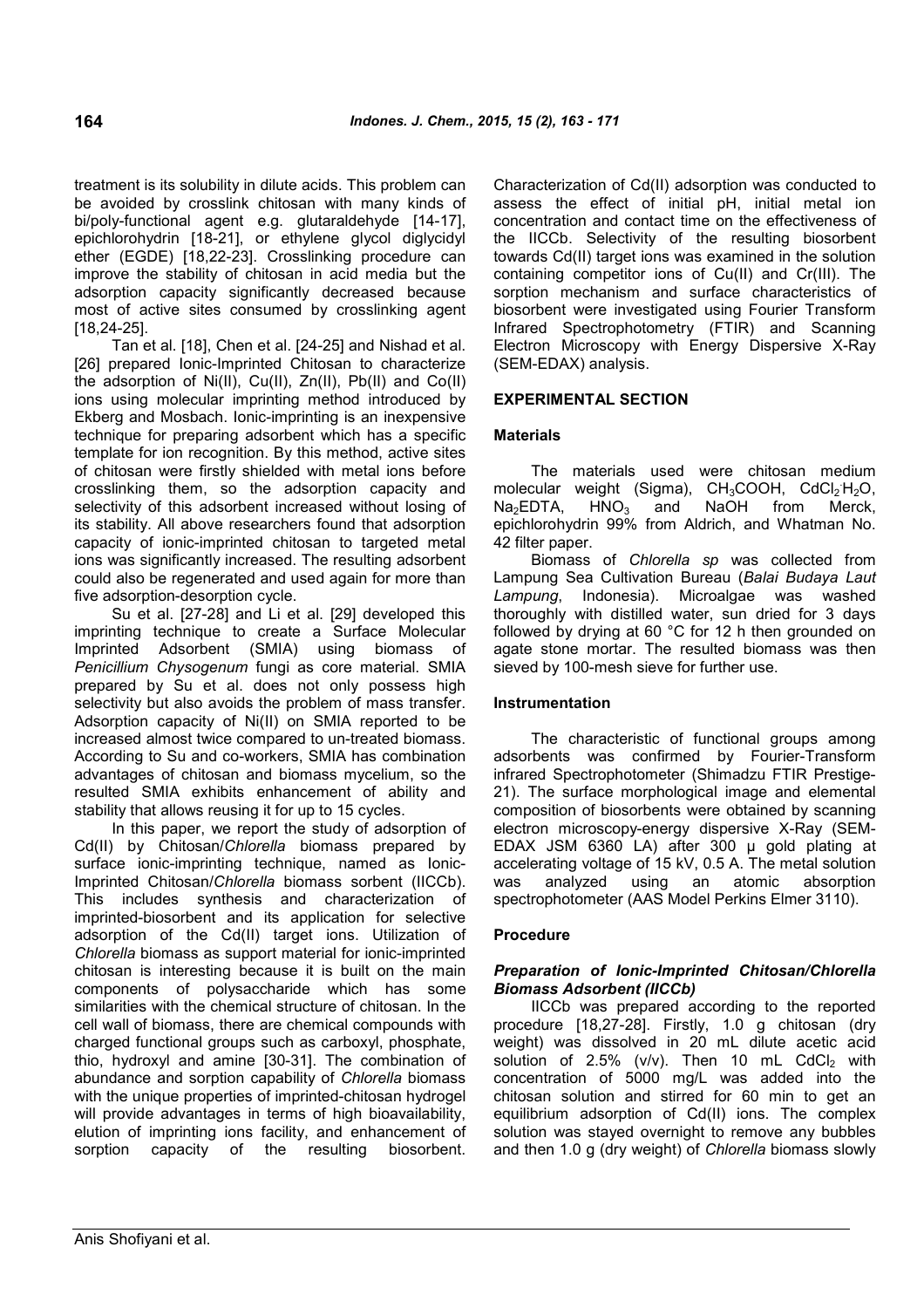added into the hydrogel and mechanically stirred using rotary shaker for about an hour. The mixture was dropped into 1.0 M NaOH (with a little added ethanol) solution to get beads formation and stand for 2 h with stirring before filtered and washed thoroughly until the washing was neutral. Crosslinking procedure was carried out by soaking the beads in epichlorohydrin solution (pH 10) for 12 h at room temperature.

### *Elution of imprinted-ions*

The elution of Cd(II) imprinted ions from adsorbent surface was conducted using solution of 0.2 M Na<sub>2</sub>EDTA for 2 h in a rotational shaker. To analyze the role of biomass during elution of imprinting ions, this experiment also compares Cd(II)-complexed chitosan without biomass surface, named Ionic-Imprinted Chitosan (IIC). Regeneration was carried out by dipping the biosorbents into 0.1 M NaOH solution for 1 h. The beads were filtered using vacuum filtration, then washed several times with deionized water until the washings were neutral, after that dried in an oven at 60 °C to get Ionic-Imprinted Chitosan/*Chlorella* biomass hybrid (IICCb) biosorbent. The dry biosorbent was sized by an 80-mesh sieved and stored at a sealed bottle for further use.

#### *Adsorption experiments*

The effect of pH was evaluated by determining the Cd(II) adsorbed in the range pH of 2-9. Amount of 0.05 g IICCb adsorbent was added into 10 mL at 100 mg/L Cd(II) solutions, adjusted to desired pH with 0.1 M hydrochloric acid or 0.1 M NaOH solution, and then stirred for 2 h at room temperature. The solution was filtered and its remaining of Cd(II) ion was measured by atomic absorption spectrophotometer.

The adsorption kinetic was studied by mixing 0.05 g (dry weight) adsorbent with 10 mL of 100 mg/L metal solution at pH  $5.0 \pm 0.2$  and shaking them at 120 rpm using a rotational shaker at room temperature. Effect of contact time was evaluated by varying interaction time at 5-240 min. The pseudo-second order kinetics model supported by Ho and Mc.Kay [32] was applied to determine the rate of adsorption.

$$
\frac{1}{C_{(t)}} = \frac{1}{k_2 C_e^2} + \frac{1}{C_e} t \tag{1}
$$

With *t* is contact time (min), *Ce* and *C<sup>t</sup>* are concentration at equilibrium and time  $t$ , respectively, and  $k<sub>2</sub>$  is rate constant of second order adsorption  $(q.mq^{-1}.min^{-1})$ . The adsorption rate constant (*k2*) was determined from the intercept of linear curve intercept *t/q<sup>t</sup>* versus *t*.

Adsorption isotherm study was conducted by mixing 0.05 g (dry weight) adsorbent with 10 mL metal solution with concentrations which varied in the range of 0-500 mg/L (pH  $5.0 \pm 0.2$ ) and shaking it at 120 rpm for 2 h using a rotational shaker at room temperature. The relation between varying concentration of metal ions in equilibrium and the number of Cd(II) adsorbed was studied by Langmuir isotherm. Adsorption capacity was calculated based on the equation 2 [19].

$$
\frac{C_e}{Q_e} = \frac{C_e}{Q_{max}} + \frac{1}{bQ_{max}}
$$
 (2)

With *C<sup>e</sup>* is the equilibrium concentration of Cd(II) (mg/L), *Q<sup>e</sup>* is amount of Cd(II) adsorbed per unit weight of adsorbent (mg/g), *Qmax* is the theoretical maximum adsorption capacity (mg/g) and *b* is the Langmuir adsorption equilibrium constant (L/g). A linearized plot of *Ce*/*Q<sup>e</sup>* versus *C<sup>e</sup>* gives *Qmax* and *b*.

#### *Selectivity test*

IICCb selectivity towards Cd(II) target ions was studied by competing adsorption in a solution containing a mixture of Cd(II)/Cu(II) and Cd(II)/Cr(III) ions. The volume of each metal ion solution was 10 mL with a concentration of 1.0 mmol/L. Solution containing mixture of metal ions was then interacted with 0.01 g of IICCb adsorbent for 2 h at pH 5. The amount of adsorbed ions, the ratio of distribution, and the coefficient of adsorption selectivity were calculated based on the Equation 3-5.

$$
Q = \frac{(C_0 - C_e)V}{W}
$$
 (3)

$$
D = \frac{Q}{C_e} \tag{4}
$$

$$
\alpha_{M_1/M_2} = \frac{D_{M_1}}{D_{M_2}}
$$
 (5)

With *Q* is the amount of adsorbed ions (mmol/g), *C<sup>0</sup>* is initial concentration of metal ion (mmol/L), *C<sup>e</sup>* is equilibrium concentration of metal ion (mmol/L), *V* is volume of solution (mL), *W* is weight of adsorbent (mg), *D* is distribution ratio (L/g), and  $\alpha$  is selectivity coefficient.

#### **RESULT AND DISCUSSION**

### **Characterization of IICCb**

The FTIR spectra of *Chlorella* biomass (Chlo), chitosan beads (Chit), Non-imprinted Chitosan/ *Chlorella* biomass (NIICCb), Cd(II)-complexed-Chitosan/*Chlorella* biomass (Cd(II)-CCb) and Ionic-Imprinted Chitosan/*Chlorella* (IICCb) were determined to find out the various functional groups of adsorbents that change during the preparation of IICCb. These spectra are presented in Fig. 1.

The spectra in Fig.1 show the characteristic peaks at 3100-3400  $cm^{-1}$  (overlapping of  $-OH$  and  $-MH<sub>2</sub>$  stretching), 2924 cm<sup>-1</sup> (–CH stretching of methyl or methylene) and 1580  $cm^{-1}$  (-NH<sub>2</sub> bending). The spectrum of *Chlorella* biomass (Fig. 1a) shows two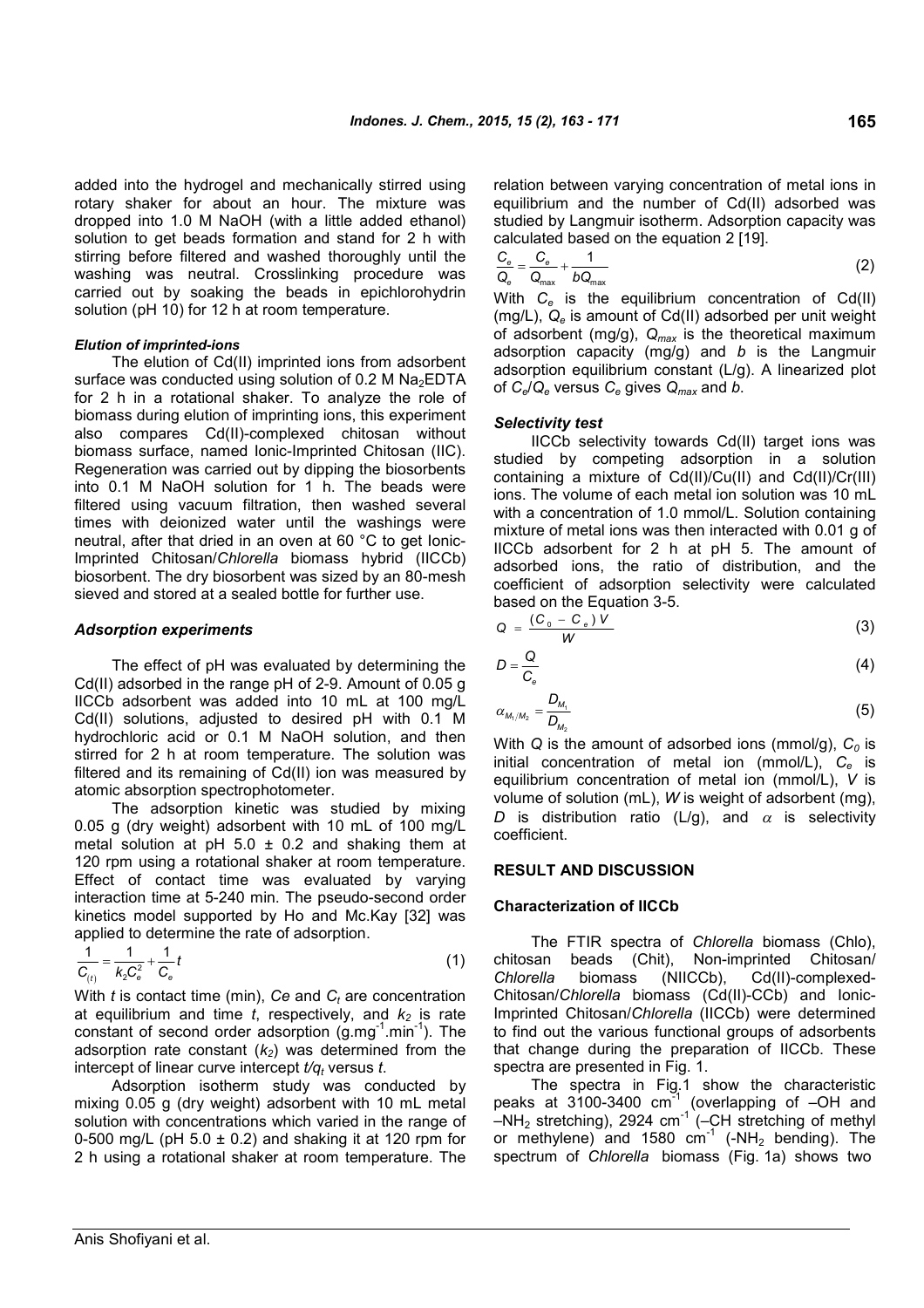

**Fig 1.** FTIR spectra of (a) Chlo, (b) Chit, (c) NIICCb, (d) Cd(II)-CCb and (e) IICCb

obvious peaks at 1643  $cm^{-1}$  and 1427  $cm^{-1}$ . These peaks are attributed to the stretching of C=O and C-O of carboxyl, the functional group of *Chlorella* biomass that is thought to be the main active sites in the binding of metal ions [31,33]. The free amine group belong to chitosan is confirmed by peak of  $1581$  cm $^{-1}$  in Fig. 1b. The FTIR spectrum of NIICCb (Fig. 1c) shows characteristic peaks that different from those of chitosan (Fig. 1b) and *Chlorella* biomass (Fig. 1a). The peaks of 3417 cm<sup>-1</sup> and 1581 cm<sup>-1</sup> of chitosan shift to 3448 cm<sup>-1</sup> and 1535 cm<sup>-1</sup>, while peaks of 1643 cm<sup>-1</sup> and 1427 cm<sup>-1</sup> of biomass shift to  $1589$  cm<sup>-1</sup> and  $1442$  cm<sup>-1</sup>, respectively. The changing of those peaks position indicates that formation of NIICCb composite involves an electrostatic interaction of protonated amines of chitosan and carboxyl groups of biomass.

FTIR of NIICCb (Fig. 1c), Cd(II)-CCb (Fig. 1d) and IICCb (Fig. 1e) show the expected peaks at  $1535 \text{ cm}^{-1}$ , 1489  $\text{cm}^{-1}$  and 1543  $\text{cm}^{-1}$ , respectively. The existence of those peaks indicates that chitosan has actually been

coated on the surface of biomass during the preparation of IICCb. Another interesting observation is the considerable shift of the  $-NH<sub>2</sub>$  and  $-OH$  stretching and –NH bending vibration before elution (Fig. 1d) and after elution of Cd(II)-imprinting ions (Fig. 1e). Shifting of those peaks indicates the involvement of  $-NH<sub>2</sub>$  and –OH in the binding of Cd(II) metal ions. Our research confirms the studies conducted by previous researchers that suggest the role of amines and hydroxyl groups of chitosan in the binding of transition metal ions through complex formation mechanism [18- 19].

The IICCb, NIICCb, raw chitosan and biomass were also characterized using Scanning Electron Microscopy with energy dispersive X-Ray analysis (SEM-EDAX) to observe the different surface morphology and elemental composition of those materials. The SEM-images and EDAX results are presented in Fig. 2 and Table 1, respectively.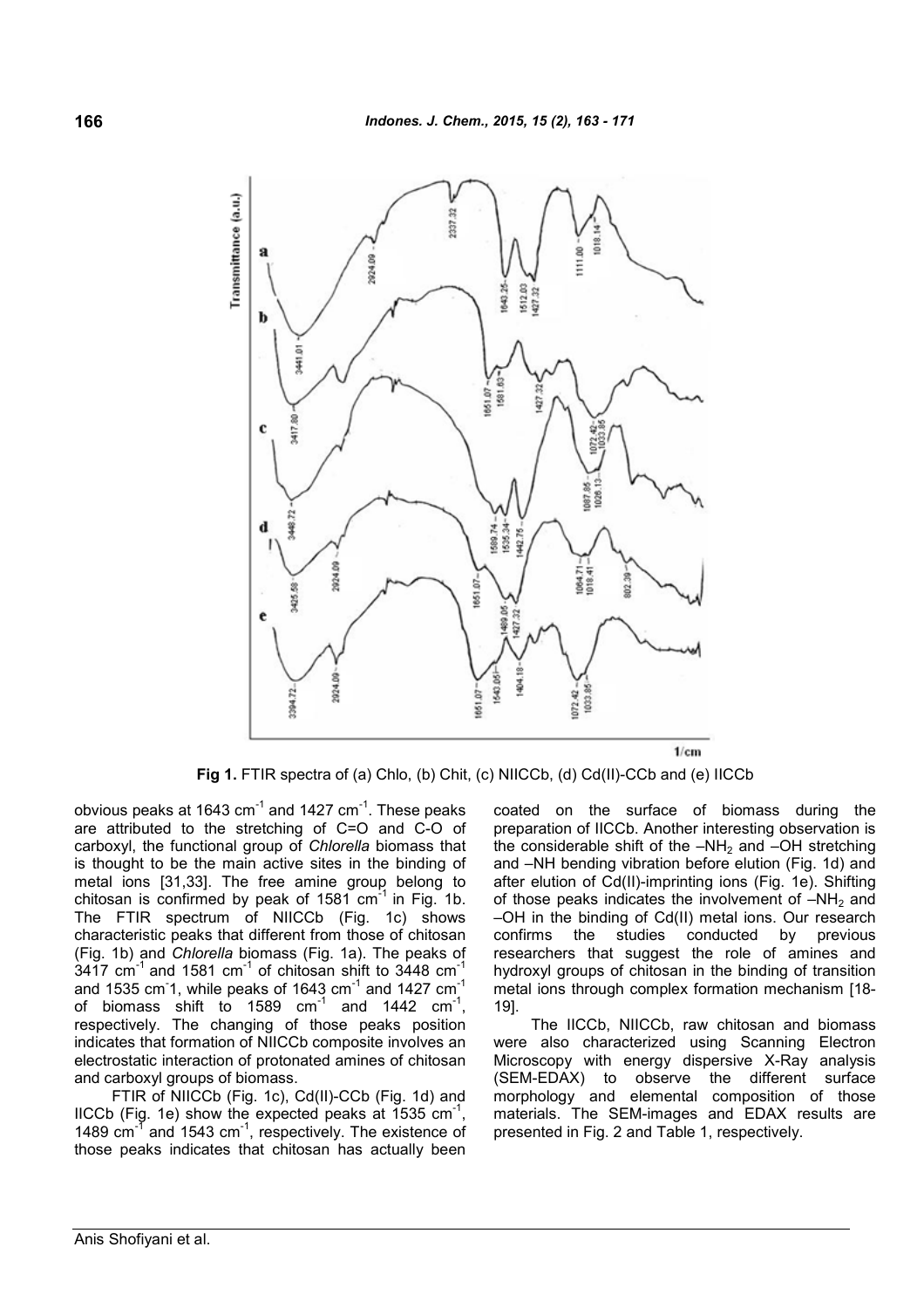| -----<br>--------- |              |                          |                   |                          |                      |                         |  |
|--------------------|--------------|--------------------------|-------------------|--------------------------|----------------------|-------------------------|--|
| Element            | Dispersive   |                          |                   | % mass of                |                      |                         |  |
|                    | energy (keV) | Chitosan                 | Chlorella biomass | <b>NIICCb</b>            | Cd(II)-complexed CCb | <b>IICC<sub>p</sub></b> |  |
| U                  | 0.277        | 44.25                    | 24.16             | 34.09                    | 27.53                | 48.07                   |  |
| N                  | 0.392        | 16.79                    |                   | 1.45                     |                      | 18.23                   |  |
|                    | 0.525        | 38.37                    | 40.85             | 42.16                    | 22.33                | 30.37                   |  |
| Na                 | 1.041        | 0.13                     | 4.38              | 1.08                     | 8.55                 | 0.49                    |  |
| Mg                 | 1.253        | $\overline{\phantom{0}}$ | 20.46             | 16.91                    | 10.52                | 1.50                    |  |
| CI                 | 2.621        | 0.146                    | 10.15             | 3.45                     | 28.72                | 1.34                    |  |
| Cd                 | 3.132        | $\overline{\phantom{a}}$ |                   | $\overline{\phantom{a}}$ | 1.34                 |                         |  |

**Table 1.** Elemental composition of chitosan, *Chlorella* biomass, NIICCb, Cd(II)-CCb, and IICCb

| <b>Table 2.</b> Percentage of total Cd(II)-imprinting ions that eluted by $0.2M$ Na <sub>2</sub> EDTA |  |
|-------------------------------------------------------------------------------------------------------|--|
|-------------------------------------------------------------------------------------------------------|--|

| Adsorbent                           | Concentration of Cd(II) (mg/L) | % total ion eluted |       |
|-------------------------------------|--------------------------------|--------------------|-------|
|                                     | initial<br>after               |                    |       |
| Cd(II)-complexed Chitosan/Chlorella | 4989.57                        | 4718.45            | 94.57 |
| Cd(II)-complexed Chitosan           | 5145.98                        | 3832.12            | 73.56 |



**Fig 2.** SEM images of (a) chitosan, (b) *Chlorella* biomass, (c) NIICCb, and (d) IICCb

The SEM images of chitosan coated *Chlorella* biomass in the form of NIICCb (Fig. 2c) and IICCb (Fig. 2d) physically look more compact than chitosan (Fig. 2a) or biomass (Fig. 2b). In principle, IICCb and NIICCb are composed by two materials i.e. chitosan and *Chlorella* biomass. The interaction of these two materials is expected to increase the density of the resulting composite adsorbent, so that IICCb and NIICCb display better mechanical properties than their constituent materials.

Chitosan and *Chlorella* biomass are mainly composed by C, O, and N elements with addition minerals on biomass composition (Mg, Na, and Cl). The EDAX result showed by Table 1 reveals that Cd(II) imprinting ions are indeed adsorbed by chitosan adsorbent during the synthesis of IICCb. It is indicated by the presence of Cd element on the composition of



**Fig 3.** Illustration of formation of ionic-imprinted Chitosan/*Chlorella* biosorbent

Cd(II)-CCb complex, and after elution process, this element is no longer found on IICCb composition.

The result of Cd(II) imprinting ions elution which conducted by atomic absorption spectrophotometric method is presented on Table 2. The total percentage of Cd(II) imprinting ions eluted from Cd(II)-complexed chitosan/*Chlorella* biomass is 28.5% higher than that from Cd(II)-complexed chitosan. It is estimated due to difference in the morphology of the two materials. On Cd(II)-complexed chitosan, imprinting ions may be trapped in crosslinking results, so that only about 73% can be leached out using EDTA solution. Coating the hydrogel imprinted-chitosan on the biomass surface is believed can improve the arrangement of the active sites of the adsorbent which makes it much easier for eluting the imprinting ions.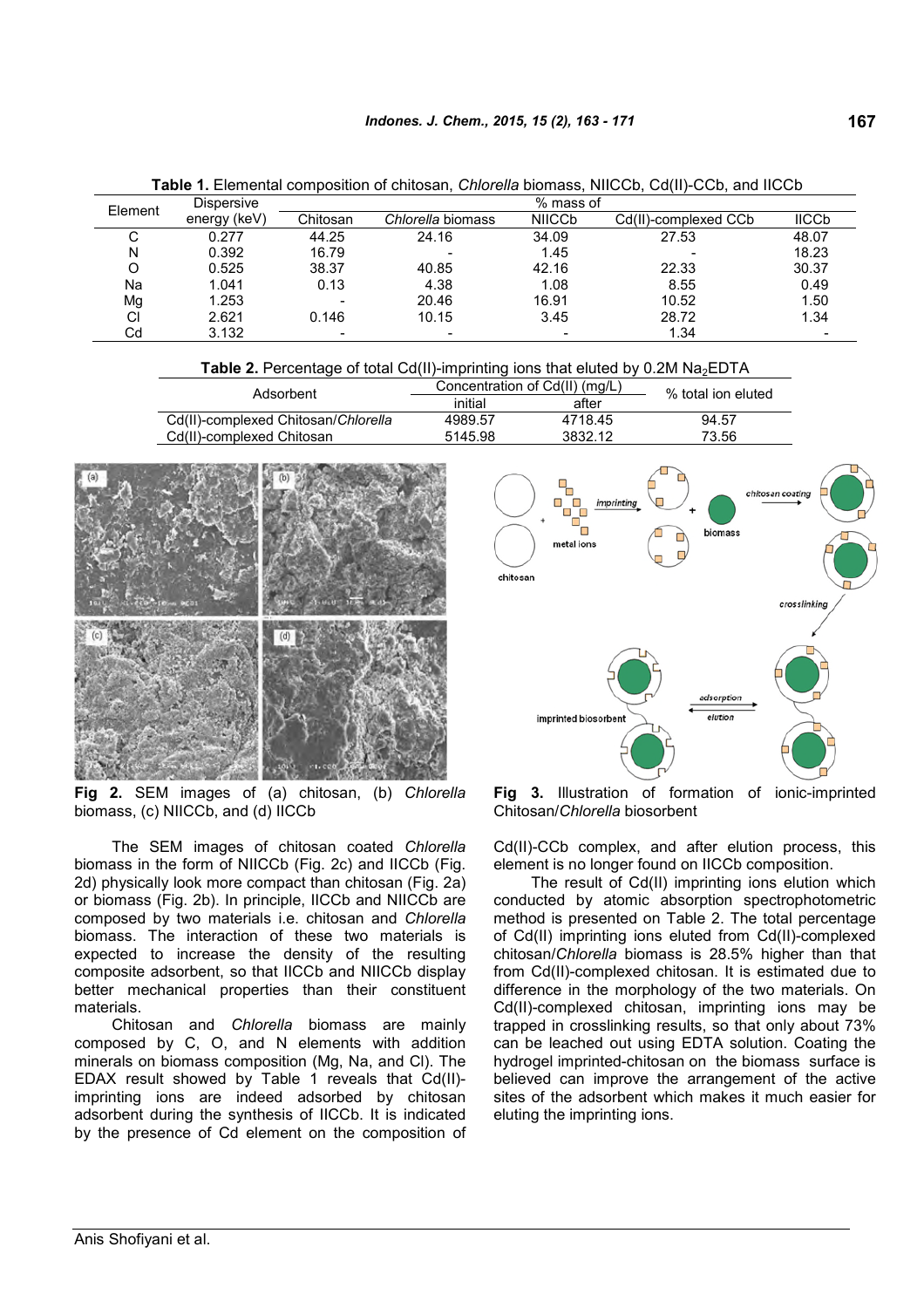

It allows the formation of specific templates on the biosorbent surface corresponding to the characteristic of target ions. The formation of specific templates on IICCb structure based on the procedure developed by Su et al. [18] is illustrated in Fig. 3.

Fig. 3 shows the stages of the preparation of IICCb. Firstly, chitosan was interacted with imprinting ions to prepare kind of templates that would be easily recognizable by target ions in the subsequent process of adsorption. The metal-complexed chitosan in hydrogel form was then coated on the surface of biomass, followed by crosslinking it using epichlorohydrin reagent. Crosslinking has been proved to improve the stability of the biosorbent as the formation of polymer networks that make it resistant to acid attack [24]. Elution of imprinting ions was performed using EDTA solution to provide specific spatial configurations on the biosorbent surface with the appropriate orientation for target ions. Regeneration of the adsorbent was conducted by immersing it in dilute NaOH solution to restore the active sites into free forms, thus it can increase their activity in binding metal ions.

### **Effect of Initial pH on Cd(II) Adsorption**

The effect of initial pH on Cd(II) adsorption capacity was investigated to determine the optimum pH and adsorption characteristics on pH alteration. The study was conducted on the range pH of 2-9 and the result is presented on Fig. 4.

Fig. 4 shows that adsorption is strongly influenced by initial pH of medium. At pH below 3, adsorption of Cd(II) is relatively low due to the fierce competition between protons and Cd(II) ions to reach the biosorbent active sites. On the other hand, the functional groups of IICCb are protonated into positively charged species which induce an electrostatic repulsion with the Cd(II)



**Fig 4.** Effect of pH on the adsorption of Cd(II) on IICCb **Fig 5.** Effect of contact time on the adsorption of Cd(II)

ions. The amount of adsorbed ions then increases sharply with the rising of pH. Under this condition, the protonation degree of the adsorbent is reduced so that the accessibility of ligands toward metal ions increases. Adsorption of Cd(II) reaches its optimum at pH 4-6. At pH above 7, adsorption decreases significantly because there are large amounts of OH-ligands in the solution. Metal ions would prefer to bind to the OH<sup>-</sup> ligand and forming species complex of  $Cd(OH)_{2}$  [33]. It makes the precipitation process becomes more dominant than adsorption which characterized by the sharp decline of Cd(II) adsorbed ions.

### **Kinetics of Cd(II) Adsorption**

Kinetics study was conducted to investigate how fast an adsorption process can take place by evaluating the effect of contact time. The result of Cd(II) adsorbed as function of contact time is presented as Fig. 5.

Adsorption of Cd(II) on IICCb and NIICCb takes place quickly in the first 30 min and then remains relatively constant thereafter. Equilibrium is reached within 30 min. Fig. 5 displays the quite large gap between the number of adsorbed ions on IICCb and IIC in the early contact time. The difference between IIC and IICCb lies on the addition of biomass on the latter material, thereby the rapid attainment of adsorption equilibrium on IICCb considered as contribution of hydrogel chitosan coating on the biomass surface. The role of biomass on the adsorption kinetics of metal ion by composite of chitosan/biomass was also reported by Liu et al. who studied the adsorption of Cu(II) on Ionic-Imprinted Chitosan/*Sargassum* biomass [34], and also Fan and Xu who study the adsorption of Ni(II) on chitosan-immobilized *Laminaria japonica* biomass [35].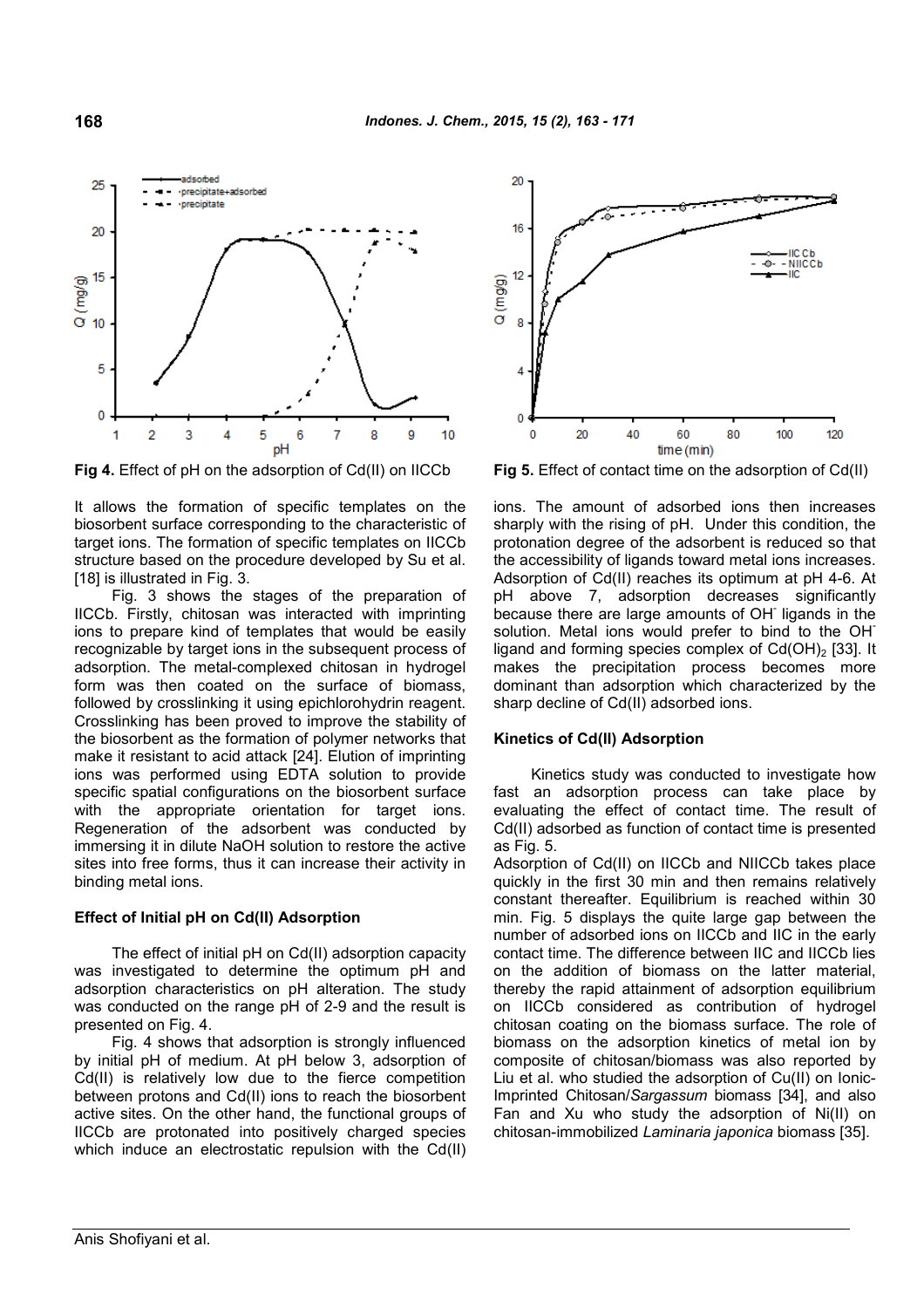**Table 3.** Pseudo-second order kinetic parameter of Cd(II) adsorption

| Adsorbent                | Parameter of pseudo 2 <sup>nd</sup> order kinetics |       |
|--------------------------|----------------------------------------------------|-------|
|                          | $k_2$ (g.mg <sup>-1</sup> .min <sup>-1</sup> )     |       |
| <b>IICCb</b>             | $2.22 \times 10^{-2}$                              | 0.999 |
| <b>NIICC<sub>b</sub></b> | $1.79 \times 10^{-2}$                              | 0.999 |
| IC                       | $0.86 \times 10^{-2}$                              | በ 993 |

**Table 4.** Langmuir constants for Cd(II) adsorption

| Adsorbent                                                  | $Q_{max}$ (mg/g)        | b(L/g)     | $\overline{\mathcal{R}}^2$                 |
|------------------------------------------------------------|-------------------------|------------|--------------------------------------------|
| <b>IICCb</b>                                               | 53.76                   | 55.32      | 0.984                                      |
| <b>NIICCb</b>                                              | 51.02                   | 51.38      | 0.975                                      |
| IIС                                                        | 44.44                   | 25.91      | 0.941                                      |
| 60<br>50<br>40<br>Q (mgg)<br>30<br>20<br>10<br>ę<br>0<br>₽ |                         |            | o<br>$-$ IICCb<br>$-NICCD$<br>$-0 - -$ IIC |
| 0<br>50                                                    | 100<br>150<br>Ce (ma/L) | 200<br>250 | 350<br>300                                 |

**Fig 6.** Isotherm adsorption of Cd(II) on IICCb, NIICCb and IIC

From the data of contact time, it can be expected that Cd(II) adsorption rate on IICCb will faster than that on IIC. This hypothesis was examined using pseudosecond order kinetics model suggested by Ho and Mc. Kay [32]. The kinetic parameters are presented on Table 3.

The pseudo-second order rate constant  $(k_2)$  of Cd(II) adsorption on IICCb is almost 3 times higher than that on IIC, and about 1.3 higher than that on NIICCb. On the IICCb, the specific templates were initially prepared by imprinting process and the active sites were then arranged on the biosorbent surface. When the imprinted biosorbent contacted again with ions which have similar characteristics to the templates, they would quickly recognize them. This can shorten the equilibrium time, and so it is kinetically advantageous.

The experimental kinetics data on all IICCb, NIICCb or IIC shown by Table 3 follow the pseudosecond order kinetics model as indicated by the high correlation coefficient  $(R^2>0.99)$ . It reflects that ratedetermining step involves the characteristics of both adsorbate and adsorbent. The pseudo-second order kinetic also successfully describes the adsorption of Ni(II) on Ionic-Imprinted Chitosan/*Penicillium* [27-28],

Cu(II) on Ionic-Imprinted Chitosan/*Sargassum* [34], Au(III), Pt(IV) and Pa(II) on glycine modified chitosan [36], and Ni(II) on alginate modified chitosan [37].

### **Isotherm of Cd(II) Adsorption**

The functional groups of chitosan  $(-NH<sub>2</sub>$  and  $-OH)$ are known to have high capability to bind transition metal ions [13,18-19]. According to Hassan et al. [38], though these sites are quite effective for metal ion binding, they are not readily available for adsorption in flake or gel form. The adsorption capacity can be enhanced by dispersing chitosan hydrogel on various support materials. Hassan et al. [38] and Boddu et al. [39] coated chitosan to alumina and perlite, and reported that adsorption sites of chitosan became more reactive and readily interact with metal ions when they were dispersed on those kind of surfaces. In this research, we used *Chlorella* biomass as support material for imprinted chitosan to study the characteristic adsorption of Cd(II). The isotherm adsorptions of Cd(II) on the IICCb, NIICCb and IIC are presented on Fig. 6.

The isotherm adsorption curves of all type of adsorbents on Fig. 6 have similar patterns. Adsorption occurs rapidly in the initial concentrations of metal ions because there are still much active sites opened. On increasing the concentration, adsorption takes place slowly and then remains constant after a concentration of about 100 mg/L. This indicates the equilibrium of adsorption-desorption processes in solution. The adsorption parameters which calculated from the Langmuir equation (Eq. 2) are presented in Table 4.

Table 4 shows that correlation coefficients of Langmuir model for IICCb, NICCb and IIC are relatively high  $(R^2>0.94)$ , which indicate that adsorption of Cd(II) on those all adsorbents occur at monolayer surface with chemisorption as dominant mechanism. The *Qmax* calculated from Langmuir model for IICCb is about 21% higher than IIC. This enhancement is considered as a role of biomass in IICCb structure. Coating hydrogel chitosan on biomass surface is expected to expose more active sites of biosorbent, so their adsorption potentiality towards metal ions is increased. Table 4 also reveals that adsorption capacity of IICCb is slightly greater than NIICCb. It confirms the contribution of imprinting process which may create a specific of template for Cd(II) ions.

The adsorption capacities of some adsorbents prepared with surface-ionic imprinting technique on chitosan using some kinds of support materials are summarized in Table 5. The capacity values for some surface-imprinted biosorbents are varied depend on research condition.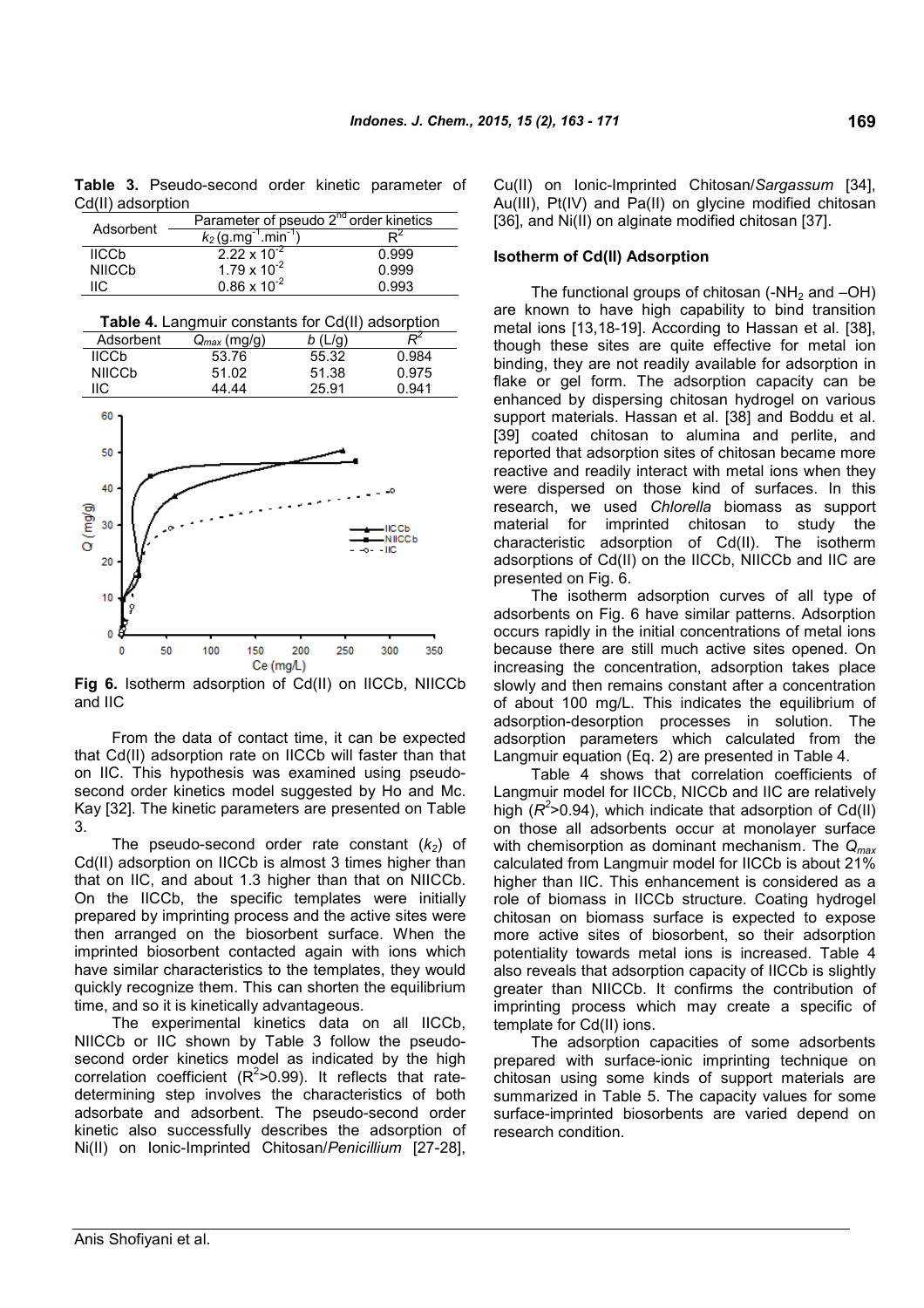| Metal ions | Crosslinking | Core Material           | Adsorption capacity (mg/g) |               | Adsorption method | References    |
|------------|--------------|-------------------------|----------------------------|---------------|-------------------|---------------|
| target     | reagent      |                         | Imprinted                  | non-imprinted |                   |               |
| Ce(III)    | KH-560       | Attapulgite             | 38.02                      | About 16      | Column            | [40]          |
| Ni(II)     | <b>ECH</b>   | Biomass of Penicillium  | 82.50                      | 56.20         | batch             | $[27-28]$     |
| Cu(II)     | <b>ECH</b>   | Biomass of Sargassum    | 68.58                      | 31.12         | batch             | [34]          |
| Cd(II)     | <b>ECH</b>   | Biomass of Chlorella sp | 53.76                      | 51.02         | batch             | This research |

**Table 5.** Adsorption capacity of several adsorbents prepared with surface-ionic imprinting technique

**Table 6.** Selectivity parameters of IICCb, NIICCb and IIC towards Cd(II) in the Cd(II)/Cu(II) mixture

| Adsorbent    | Q (mmol/a) |        |        |        |       |
|--------------|------------|--------|--------|--------|-------|
|              | Cd(II)     | Cu(II) | Cd(II) | Cu(II) | α     |
| <b>IICCb</b> | 0.065      | 0.071  | 0.097  | 0.110  | 0.879 |
| <b>NICCb</b> | 0.036      | 0.089  | 0.044  | 0.160  | 0.272 |
| IIС          | 0.065      | 0.066  | 0.096  | 0.099  | 0.978 |

\*C<sub>0</sub> = 1.0 mmol/L; volume 10 mL; contact time 120 min; Weight of adsorbent = 0.1 g; pH 5.0  $\pm$  0.2

**Table 7.** Selectivity parameters of IICCb, NIICCb and IIC towards Cd(II) in the Cd(II)/Cr(III) mixture

| Adsorbent    | (mmol/q)<br>ن |         |        |         |       |
|--------------|---------------|---------|--------|---------|-------|
|              | Cd(II)        | Cr(III) | Cd(II) | Cr(III) | α     |
| <b>IICCb</b> | 0.077         | 0.064   | 0.125  | 0.095   | 1.324 |
| <b>NICCb</b> | 0.055         | 0.086   | 0.075  | 0.151   | 0.500 |
| IIС          | 0.078         | 0.063   | 0.129  | 0.092   | 1.404 |

 $*C_0 = 1.0$  mmol/L; volume 10 mL; contact time 120 min; Weight of adsorbent = 0.1 g; pH 5.0  $\pm$  0.2

# **Selectivity of IICCb Towards Cd(II) Target Ions**

Selectivity of an adsorbent towards certain type of metal ion is influenced by many factors, one of them is competition of ions. In this study, we used Cu(II) and Cr(III) ions as competitors for Cd(II) adsorption. It is mainly based on the difference of ionic size with the similar characteristic as transition metal ions. The ionic size of Cd(II), Cu(II) and Cr(III) are 1.09 nm, 0.87 nm and 0.75 nm, respectively [41]. Selectivity of IICCb prepared on this study towards Cd(II) target ions was examined by doing competitive adsorption on the solution containing a mixture of Cd(II)/Cu(II) and Cd(II)/Cr(III) ions. The data was compared to NIICCb and IIC and the results are presented in Table 6 and 7.

Table 6 and 7 clearly show that selectivity of imprinted biosorbents (IIC and IICCb) towards Cd(II) ions is much higher than of non-imprinted biosorbent (NIICCb) in both mixtures of Cd(II)/Cu(II) or Cd(II)/Cr(III). The formed spatial configurations in the ionic imprinted chitosan have proven to be selective for target ions that have similar ionic size characteristics with their templates ions. From the tables, selectivity (*α*) of IIC and IICCb towards Cd(II) target ions in the Cd(II)/Cr(III) system is greater than that in the Cd(II)/Cu(II) system. As the size differences (Δ) of Cd(II)-Cr(III) is 0.34 nm and Δ of Cd(II)-Cu(II) is 0.22 nm, it can be inferred that selectivity of ionic-imprinted biosorbent is greatly influenced by the size of the ions. The greater size difference of the competitor ions towards template ions, the greater selectivity of biosorbent towards target ions, and vice versa.

Comparison of two types of adsorbents that equally treated with ionic-imprinting process, i.e. IICCb and IIC shows that selectivity of the lIC is higher than IICCb. IICCb which is composed of at least two adsorbent materials have active sites which are more heterogeneous than the IIC which only composed of chitosan adsorbent. The existence of biomass is thought to be involved in the process of Cd(II) adsorption, so that adsorption takes place more complex and reduces the selectivity of IICCb compared to IIC. This data consistent with the kinetic and capacity results which reveals the involvement of biomass in the Cd(II) adsorption process.

# **CONCLUSION**

The ionic-imprinted chitosan coated on *Chlorella* biomass (IICCb) has been synthesized through a relatively simple method. FTIR spectra and EDAX results confirm the involvement of amine and hydroxyl groups of chitosan as the main sites for metal ion adsorption. Adsorption of Cd(II) ions on IICCb occurs optimally at pH 4-6 and follows the pseudo-second order kinetic. The adsorption capacity of Cd(II) ions on IICCb is higher than that on IIC, considered as biomass contribution to open more active sites and arrange them on the surface of biosorbent. Selectivity of IICCb and IIC towards Cd(II) ions is higher than that on nonimprinted biosorbent (NIICCb). This confirms the role of imprinting process in the formation of specific templates that correspond to the characteristics of the target ion.